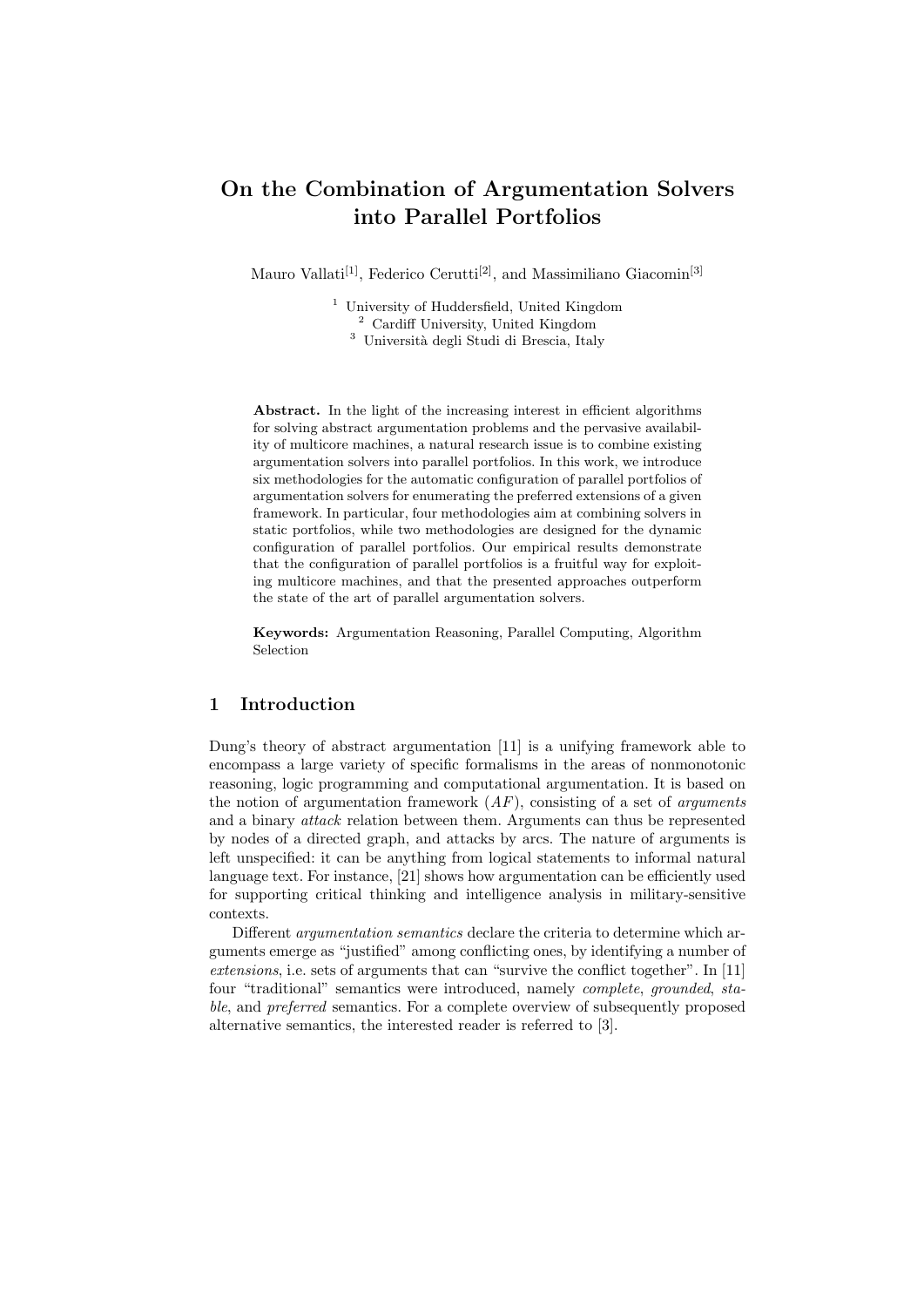#### 2 M. Vallati, F. Cerutti, and M. Giacomin

The main computational problems in abstract argumentation include decision—–e.g. determine if an argument is in all the extensions prescribed by a semantics—and *construction* problems, and turn out to be computationally intractable for most argumentation semantics [12]. In this paper we focus on the *extension enumeration* problem, i.e. constructing all extensions for a given AF: its solution provides complete information about the justification status of arguments and allows for solving the other problems as well.

Nowadays, increases in computational power are mostly achieved through hardware parallelisation. Almost every machine on the market is equipped with a multicore CPU, therefore, parallel solvers are gaining importance in many areas of Artificial Intelligence. However, the manual constructions of parallel solvers is a very challenging task, as it often requires to design specific algorithms, rather than adapting existing sequential ones. One promising approach for exploiting the computational power provided by multicore machines is then to combine solvers into parallel portfolios, which have been recently introduced in areas such as SAT and ASP [1, 17]. Notably, while work has been done in the area of sequential portfolios for argumentation [10], there is a lack of approaches aiming at combining solvers into parallel portfolios.

In this work, we consider the automatic construction of static and dynamic portfolios of argumentation solvers for enumerating the preferred extensions of a given  $AF$ . In particular, we introduce four methodologies for configuring static portfolios, and two for the dynamic selection of solvers to be executed in parallel. The designed techniques are general, in the sense that they are able to configure portfolios for any given number of available cores—here we focus on the 4-cores case, which correspond to most widely available machines. Our extensive experimental analysis demonstrates that: (i) combining argumentation solvers in parallel portfolios is an effective way for exploiting multiple cores; (ii) static portfolios that execute more solvers on each core are extremely robust; and (iii) the configured parallel portfolios outperform state-of-the-art native parallel argumentation solvers.

### 2 Dung's Argumentation Framework

An argumentation framework [11] consists of a set of arguments and a binary attack relation between them.

**Definition 1.** An argumentation framework  $AF$  is a pair  $\Gamma = \langle A, \mathcal{R} \rangle$  where A is a set of arguments and  $\mathcal{R} \subseteq \mathcal{A} \times \mathcal{A}$ . We say that **b** attacks **a** iff  $\langle \mathbf{b}, \mathbf{a} \rangle \in \mathcal{R}$ , also denoted as  $\mathbf{b} \to \mathbf{a}$ .

The basic properties of conflict–freeness, acceptability, and admissibility of a set of arguments are fundamental for the definition of argumentation semantics.

**Definition 2.** Given an AF  $\Gamma = \langle A, \mathcal{R} \rangle$ :

– a set  $S \subseteq A$  is a conflict–free set of  $\Gamma$  if  $\sharp$  **a**,  $b \in S$  s.t.  $a \to b$ ;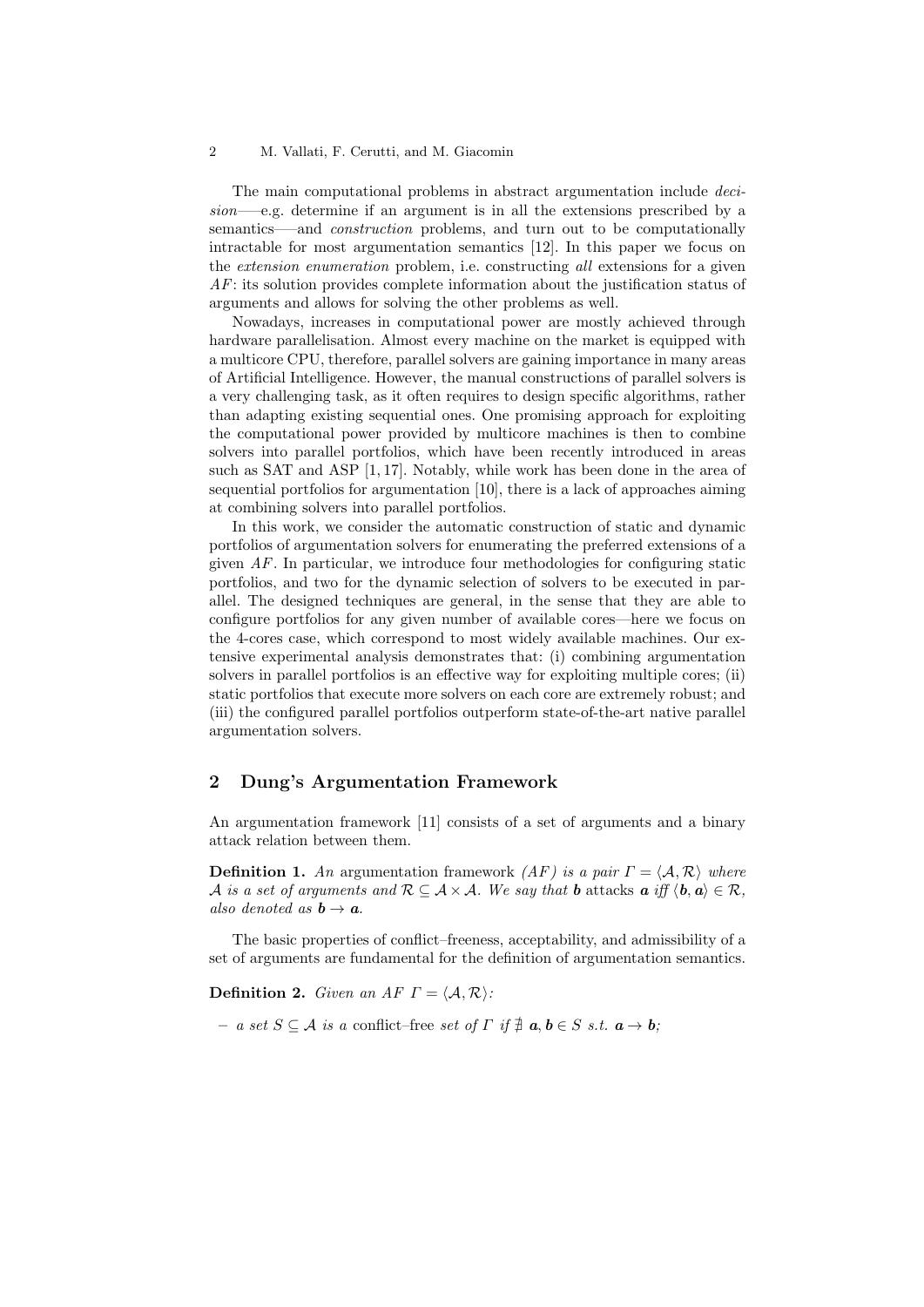- an argument  $a \in A$  is acceptable with respect to a set  $S \subseteq A$  of  $\Gamma$  if  $\forall b \in A$ s.t.  $\mathbf{b} \to \mathbf{a}, \exists \mathbf{c} \in S \text{ s.t. } \mathbf{c} \to \mathbf{b};$
- a set  $S \subseteq A$  is an admissible set of  $\Gamma$  if  $S$  is a conflict–free set of  $\Gamma$  and every element of S is acceptable with respect to S of  $\Gamma$ .

An argumentation semantics  $\sigma$  prescribes for any AF  $\Gamma$  a set of extensions, denoted as  $\mathcal{E}_{\sigma}(\Gamma)$ , namely a set of sets of arguments satisfying the conditions dictated by  $\sigma$ . Here we need to recall the definition of preferred (denoted as PR) semantics only.

**Definition 3.** Given an AF  $\Gamma = \langle A, \mathcal{R} \rangle$ : a set  $S \subseteq A$  is a preferred extension of  $\Gamma$ , i.e.  $S \in \mathcal{E}_{PR}(\Gamma)$ , iff S is a maximal (w.r.t. set inclusion) admissible set of Γ.

# 3 Configuring Parallel Portfolios of Argumentation Solvers

In this section we describe the techniques we designed for combining argumentation solvers into parallel portfolios. Each approach requires as input: (i) the number of cores and the runtime available for the configured portfolio, (ii) a set of basic solvers that given an  $AF$  return the corresponding set of preferred extensions, (iii) a set of training  $AFs$ , and (iv) measures of performance of solvers on the training set. Solvers' performance is measured in terms of Penalised Average Runtime (PAR) score. This metric trades off coverage (i.e. the percentage of AFs successfully processed by the cutoff time) and runtime for successfully analysed  $AFs$ : runs that do not solve the given problem get ten times the cutoff time (PAR10), other runs get the actual runtime. The PAR10 score of a solver on a set of AFs is the average of the relevant scores.

#### 3.1 Static Parallel Portfolios

The first approach, called *S-Naive*, orders solver according to PAR10 performance achieved on the training instances. Given  $k$  available cores, top  $k$  solvers are allocated to one core each, and run for all the available runtime.

The second approach for generating static portfolios is called S-Overall, and also assigns one solver per core. It starts from an empty portfolio, and iteratively adds the solver—not already included—that maximises the improvement of the PAR10 score of the portfolio. It continues until no more cores are available, or it is not possible to further improve the PAR10 score of the portfolio on the training instances. In the latter case, remaining  $x$  cores are allocated to the  $x$ solvers with the best PAR10 that are not yet member of the portfolio.

Two other approaches, called Iterative-Single and Iterative-All, are inspired by the hill-climbing method introduced in [15]. The mentioned approach had to be extended in order to be able to handle multiple parallel cores, and to generate portfolios for minimising the (expected) runtime.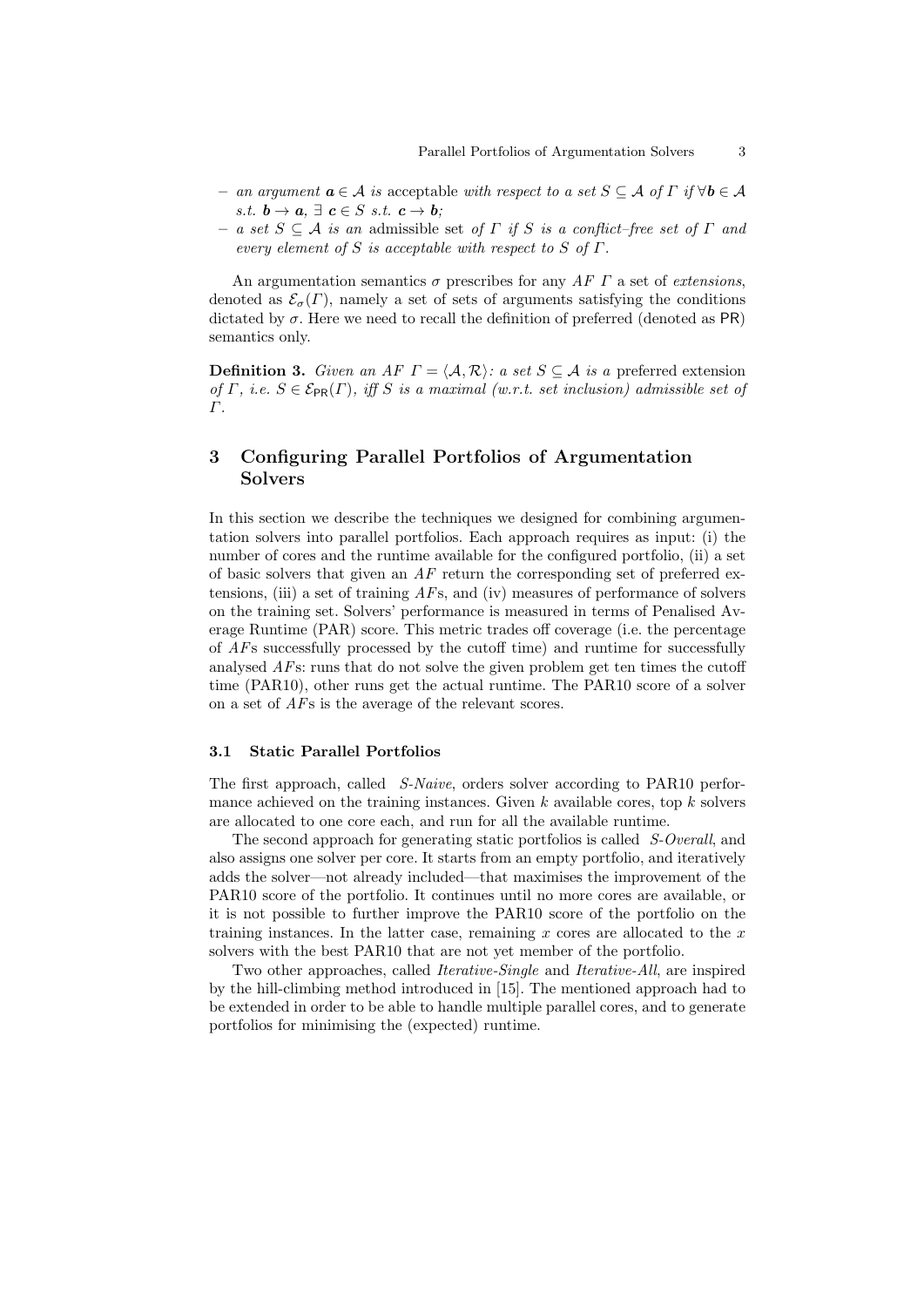#### 4 M. Vallati, F. Cerutti, and M. Giacomin

S-Iter-Single configures a different sequential portfolio for each available core. Given a core, this method starts by an empty portfolio, and iteratively either add a new basic solver to the portfolio, or extend the allocated CPU-time of a solver already added to the portfolio, depending on what maximises the decrement of the PAR10 score for the considered sequential portfolio. Once the sequential portfolio for the given core has been configured, the selected solvers are removed from the pool of available solvers, and the process moves to the next core. As it is apparent, the portfolio configured for a given core has no information about the other portfolios, running on the other processing units, or the number of available cores. This approach aims at reducing the complexity of generating a parallel portfolio, and at the same time maximising the diversity of included solvers.

S-Iter-All configures a single general parallel portfolio by considering at the same time all the available cores, and distributing solvers among them. In each step of the configuration process, either the CPU-time allocated to one included solver is increased, or a new solver is added to the portfolio. In the latter case, the solver is scheduled on the core that allows it the earliest start.

#### 3.2 Dynamic Parallel Portfolios

Dynamic portfolios rely on instance features for configuring an instance-specific portfolio. For each  $AF$  a vector of features is computed; each feature is a real number that summarises a potentially important aspect of the considered AF. Similar instances should have similar feature vectors, and, on this basis, portfolios are configured using empirical performance models [16].

In this investigation we consider the largest set of features available for  $AFs$ [6]. Such set includes 50 features, extracted by exploiting the representation of AFs both as directed (loss-less) or undirected (lossy) graphs. Features are extracted by considering aspects such as the size of graphs, the presence of connected components, the presence of auto-loops, etc. The features extraction process has been parallelised in order to minimise its impact on portfolio performance. Remarkably, as features are extracted by considering two different representations of AFs, their extraction is suitable to be parallelised on two different cores. Following this approach, feature extraction usually requires less than 1 wallclock time second on average.

In this work we propose two techniques, inspired by [10], for generating perinstance parallel portfolios, both based on regression models. Regression models predict the runtime needed by a solver for analysing the considered  $AF$  on the basis of the extracted features and on the performance observed on training instances.

The R-Overall approach orders the solvers according to the predicted runtime on the given  $AF$ , and then allocates one solver per core. While simplistic, this approach aims at reducing the detrimental impact of underestimation mistakes of the predictive model. Instead, the proposed R-Iterative technique initially allocates the solvers predicted to be fastest on available processing units. However, each solver is run only for its predicted CPU-time (increased by 10%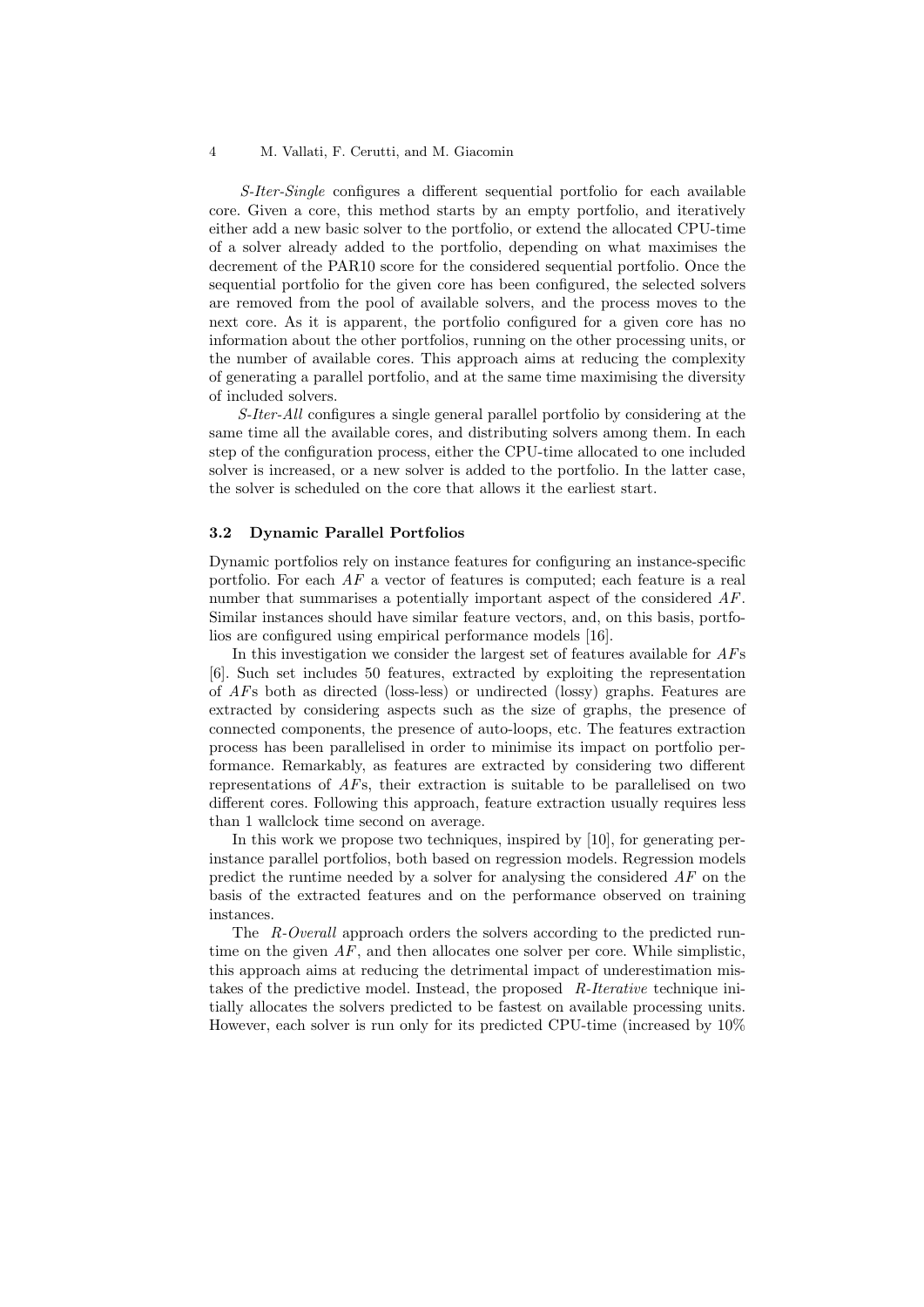for accounting minor underestimation mistakes). If a solver does not successfully analyse the considered  $AF$  in the allocated CPU-time, it is stopped and no longer available to be selected, and the process iterates by selecting a different solver.

## 4 Experimental Analysis

Our experimental analysis aims to evaluate the fruitfulness of parallel portfolios for solving hard argumentation problems, by focusing on the problem of enumerating preferred extensions.

We randomly generated 2,000 AFs based on four different graph models: Barabasi-Albert [2], Erdös-Rényi [13], Watts-Strogatz [23] and graphs featuring a large number of stable extensions (hereinafter StableM).

Erdös-Rényi graphs [13] are generated by randomly selecting attacks between arguments according to a uniform distribution. While Erdös-Rényi was the predominant model used for randomly generated experiments, [5] investigated also other graph structures such as scale-free and small-world networks. As discussed by Barabasi and Albert [2], a common property of many large networks is that the node connectivities follow a *scale-free* power-law distribution. This is generally the case when: (i) networks expand continuously by the addition of new nodes, and (ii) new nodes attach preferentially to sites that are already well connected. Moreover, Watts and Strogatz [23] show that many biological, technological and social networks are neither completely regular nor completely random, but something in the between. They thus explored simple models of networks that can be tuned through this middle ground: regular networks rewired to introduce increasing amounts of disorder. These systems can be highly clustered, like regular lattices, yet have small characteristic path lengths, like random graphs, and they are named small-world networks by analogy with the small-world phenomenon. The  $AFs$  have been generated by using AFBenchGen2 [7]. It is worthy to emphasise that Watts-Strogatz and Barabasi-Albert produce undirected graphs: in this work, differently from [5], each edge of the undirected graph is then associated with a direction following a probability distribution, that can be provided as input to AFBenchGen. Finally, the fourth set has been generated using the code provided in Probo [8] by the organisers of ICCMA-15 [20].

In order to identify challenging frameworks—i.e., neither trivial nor too complex to be successfully analysed in the given CPU-time— $AFs$  for each set have been selected using the protocol introduced in the 2014 edition of the International Planning Competition [22]. This protocol lead to the selection of AFs with a number of arguments between 250 and 650, and number of attacks between (approximately) 400 and 180,000.

The set of AFs has been divided into training and testing sets. For each graph model, we randomly selected 200 AFs for training, and the remaining 300 for testing. Therefore, out of the 2,000 AFs generated, 800 have been used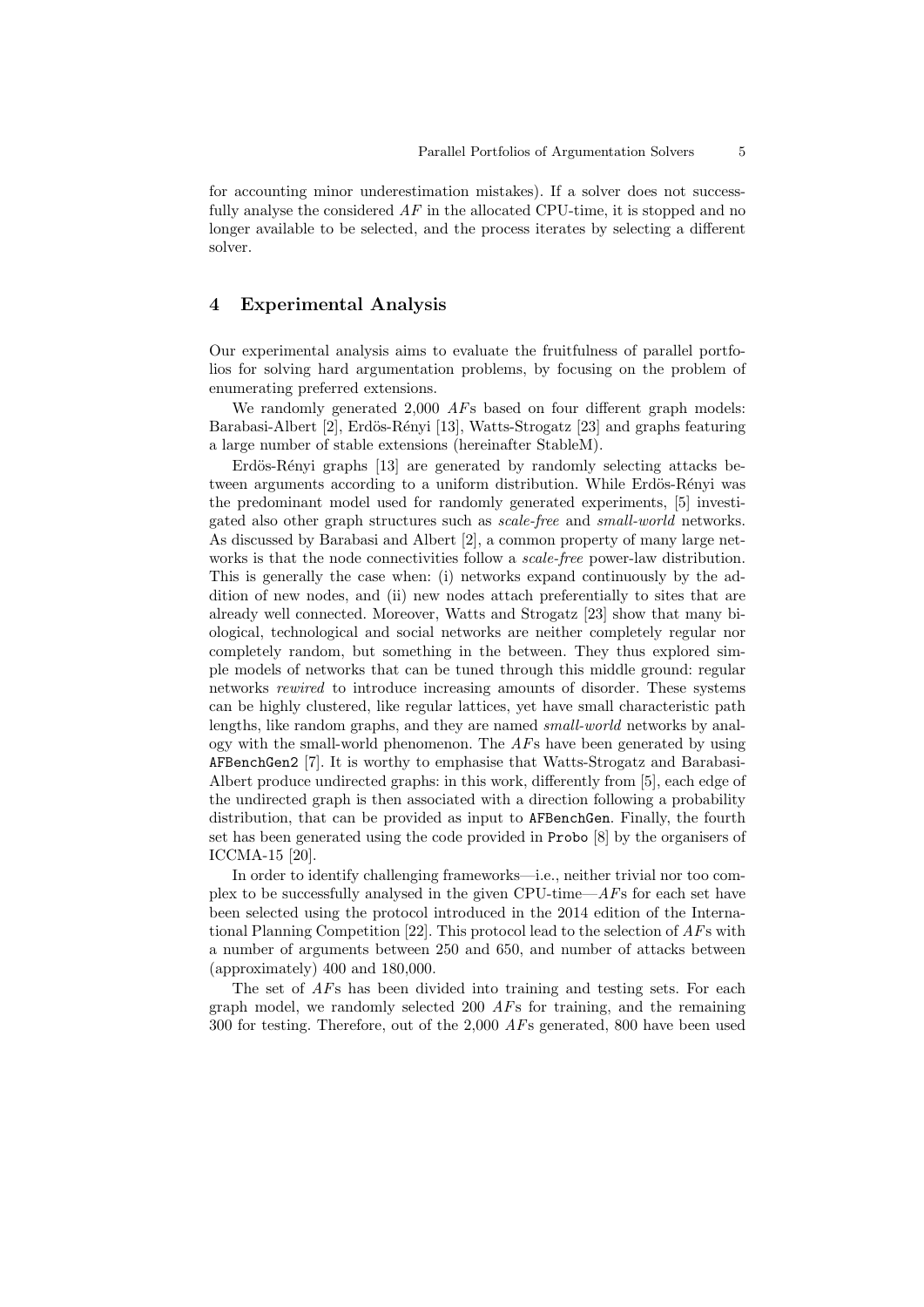#### 6 M. Vallati, F. Cerutti, and M. Giacomin

for training purposes, while the remaining 1,200 have been used for testing and comparing the performance of trained approaches.

We considered all the 15 solvers that took part in the EE-PR track of ICCMA-15 [20]. For the sake of clarity and conciseness, we removed from the analysis single solvers that did not successfully analyse at least one  $AF$  or which were always outperformed by another solver. The interested reader is referred to [19] for detailed descriptions of the solvers. Hereinafter, we will refer to such systems as basic solvers, regardless of the approach they exploit for solving argumentationrelated problems.

Experiments have been run on a cluster with computing nodes equipped with 2.5 Ghz Intel Core 2 Quad Processors, 4 GB of RAM and Linux operating system. A cutoff of 600 wallclock seconds was imposed to compute preferred extensions for each AF. For each solver we recorded the overall result: success (if it solved the considered problem), crashed, timed-out or ran out of memory.

Given the large availability of quad-core processing units, in this work we focus on portfolios configured to run on four cores. Notably, the proposed configuration techniques are general, and can be straightforwardly exploited for configuring portfolios for a different number of cores.

After a set of experiments on a subset of the training instances, the M5 rule technique [14] has been selected for generating the regression models for predicting the expected runtime of solvers.

#### 4.1 Results

Table 1 compares the results of solvers and the proposed parallel portfolio approaches on the testing set of 1,200 AFs. In ICCMA, solvers have been evaluated by considering only coverage (in case of ties the overall runtime on solved instances). Here results are shown in terms of PAR10, coverage and number of time an approach has been the fastest. These results clearly indicate that combining solvers in parallel portfolios is a very fruitful way for reducing the wall-clock time required for successfully analyse an  $AF$ . Table 1 also shows the performance of the Virtual Best Solver (VBS). The VBS shows the performance of a (virtual) oracle which always selects the best (fastest) solver for the given framework. The performance gap between the best basic solver and the VBS gives a good indication about the level of complementarity of the considered reasoners.

Remarkably, the performance of the S-Overall and R-Overall approaches are very close to those of the VBS: this is a clear indication that the proposed techniques are able to effectively select and combine the basic solvers. In particular, the per-instance portfolio R-Overall is able to identify the fastest solver, and run it first, in the 95.7% of the cases. It is also interesting to note that iterative approaches, i.e. those that are allowed to run sequentially more than one solver per core, are not able to fruitfully exploit this additional degree of freedom. Our intuition is that the underestimation of the CPU-time needed by basic solvers, due to the fact that training instances are smaller than and/or different from testing ones, is strongly affecting the performance of iterative approaches. On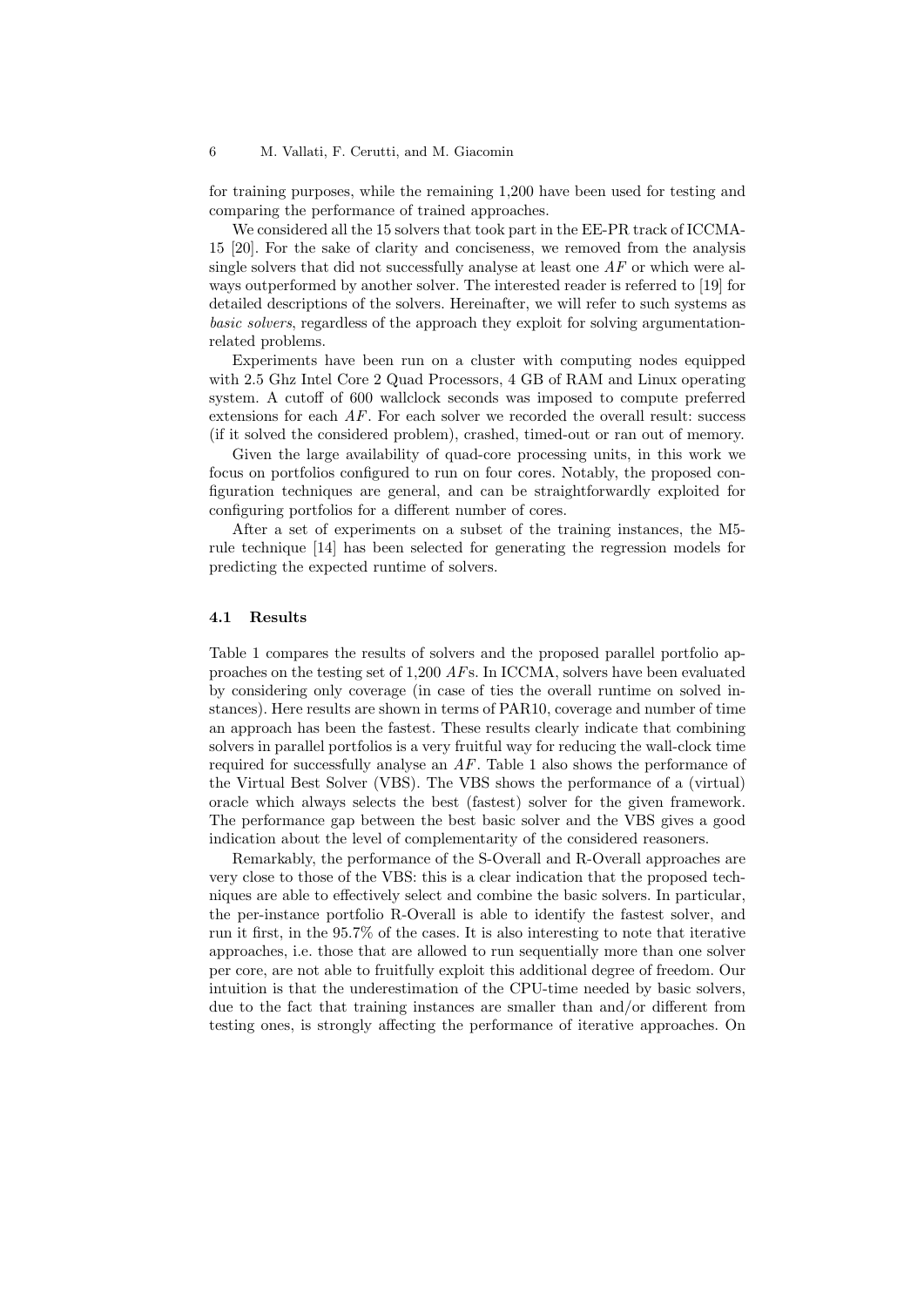**Table 1.** Performance, in terms of PAR10 and coverage (cov.)—percentage of  $AFs$ successfully analysed—of the considered *basic solvers* and generated parallel portfolios, for solving the preferred enumeration problem on the complete testing set (All) of 1,200 AFs. F.t column indicates the number of times a system has been the fastest among considered. Systems are listed in the order of increasing PAR10.

| $\mathbf{System}$ | PAR10  | Cov.     | F.t  |
|-------------------|--------|----------|------|
| VBS               | 562.9  | 91.4     | 1118 |
| S-Overall         | 569.6  | 91.3     | 968  |
| R-Overall         | 573.6  | 91.2     | 1070 |
| S-Iter-All        | 665.9  | 89.8     | 629  |
| R-Iterative       | 907.3  | 85.4     | 911  |
| S-Naive           | 1013.3 | 84.3     | 511  |
| S-Iter-Single     | 1032.4 | 84.1     | 214  |
| Cegartix          | 1350.4 | 79.1     | 229  |
| ArgSemSAT         | 1916.2 | 69.1     | 35   |
| LabSATSolver      | 2050.3 | 66.8     | 9    |
| prefMaxSAT        | 2057.2 | 66.8     | 273  |
| DIAMOND           | 2417.0 | 61.0     | 1    |
| ASPARTIX-D        | 2728.6 | 56.1     | 4    |
| ASPARTIX-V        | 2772.2 | 55.2     | 21   |
| CoQuiAas          | 3026.4 | 50.5     | 78   |
| $_{\rm ASGL}$     | 3477.3 | 43.2     | 1    |
| Conarg            | 3696.3 | 39.3     | 158  |
| ArgTools          | 3906.2 | $35.2\,$ | 322  |
| Gris              | 4543.7 | 24.4     | 174  |

the contrary, overall approaches do not need to consider this aspect, at the cost of a reduced number of solvers that can be run.

In order to shed some light on the configuration of static portfolios, Table 2 shows the CPU-time allocated to each solver by the proposed techniques. Interestingly, the S-Iter-Single approach shows a behaviour that is very different from what can be observed for S-Iter-All. The former opted for including a huge number of solvers, in fact all but one; the latter instead is allocating most of the cores to a single solver each. Unsurprisingly, given the fact that it is by far the best basic solver, all the static approaches are including Cegartix. It is the only solver that is identified by all the techniques as important and worthy to be run. Similarly, we noticed that per-instance portfolios are usually including it. As a side note, given the good performance observed on training instances, the R-Iterative approach tend to allocate to Cegartix a short amount of CPU-time.

When considering the results shown in Table 1 and Table 2, the question about the actual importance of Cegartix—or the other considered basic solvers for a portfolio naturally arises. In other words, what is the added value provided by a solver to a portfolio? For answering this question, thus getting some insights into the state of the art of argumentation solvers for enumerating preferred extensions, we rely on the notion of *state-of-the-art contributors* (SOTA) [18,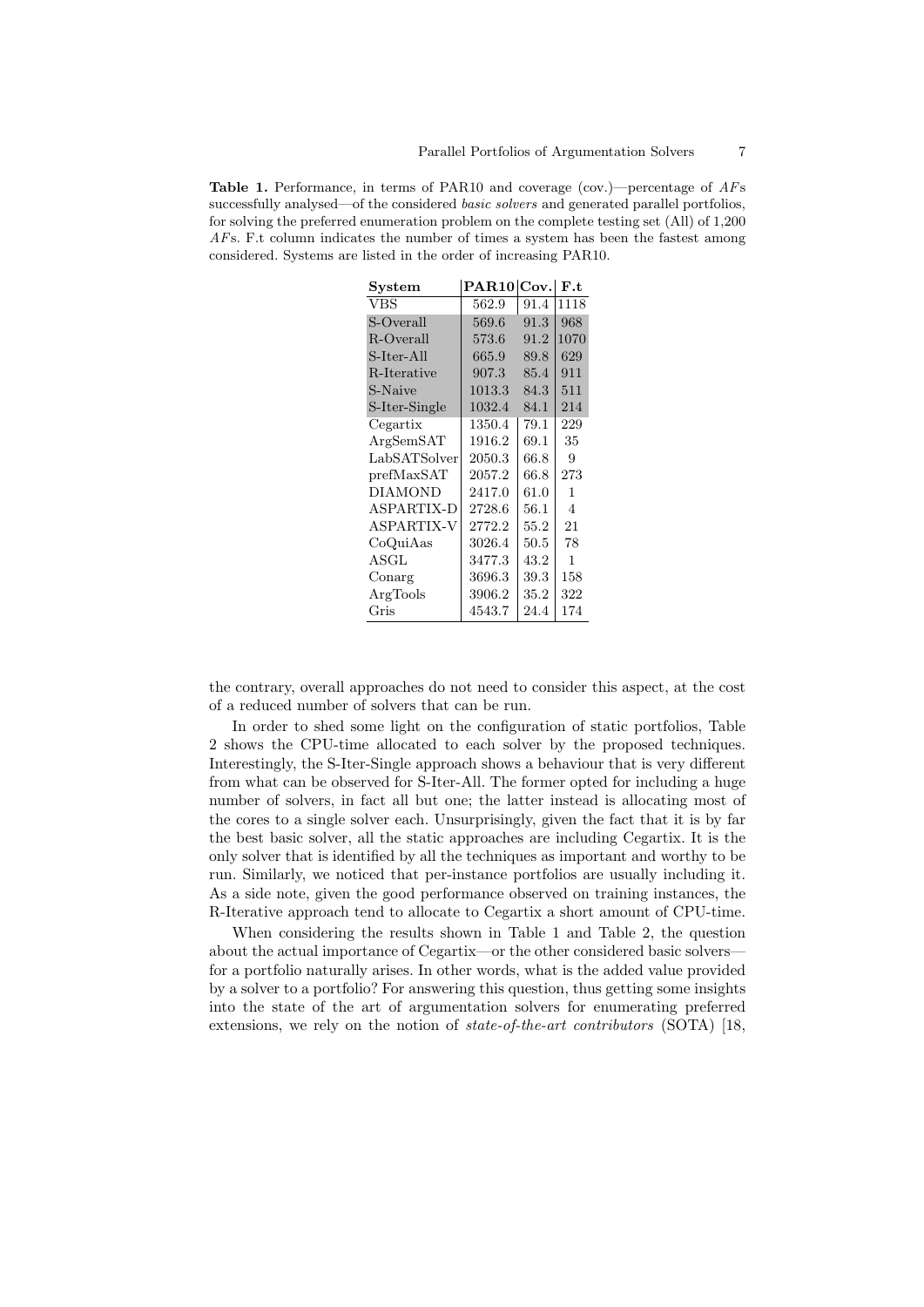Table 2. Solvers included in the portfolios configured by the proposed techniques. indicates that the solver has been selected for running on a core for the maximum available time, otherwise allocated CPU-time seconds are shown.

| Solver         |  |     | S-Naive S-Overall S-Iter-All S-Iter-Single |
|----------------|--|-----|--------------------------------------------|
| Cegartix       |  | 570 | 210                                        |
| ArgSemSAT      |  |     | 420                                        |
| LabSATSolver   |  |     | 150                                        |
| prefixMaxSAT   |  |     | 210                                        |
| <b>DIAMOND</b> |  |     | 300                                        |
| ASPARTIX-D     |  |     | 300                                        |
| ASPARTIX-V     |  |     | 300                                        |
| CoQuiAas       |  |     | 150                                        |
| $_{\rm ASCII}$ |  |     |                                            |
| Conarg         |  | 30  | 30                                         |
| ArgTools       |  |     | 150                                        |
| Gris           |  |     | 180                                        |

24]. SOTA assess the contribution of a basic solver by the performance decrease of the VBS when the considered solver is omitted. This method reflects the added value due to a given solver much more effectively than comparing average performance. This is because, for instance, the SOTA method can identify—and correctly recognise—solvers that may have poor performance on average, but are able to analyse some extremely challenging AFs that would not be analysed by any other basic solver.

Figure 1 presents the top five basic solvers according to their marginal PAR10 contribution—evaluated following the SOTA method previously recalled—to the VBS. For the sake of readability, solvers with low marginal score—i.e, less than 1 PAR10 point—are not shown.

Surprisingly, the largest marginal PAR10 increment is provided by Gris, followed by Cegartix and prefMaxSAT. These results are in apparent contradiction with results shown in Table 1: however, they are explained by the great performance of Gris on Barabasi  $AFs$ . It is the only considered basic solver that is able to analyse the vast majority of such frameworks. Similarly, prefMaxSAT does not show outstanding overall performance, but it tends to be fast on some challenging frameworks. It is also interesting to notice the very limited contribution of ArgTools to the VBS. ArgTools is the solver that would have been ranked first according to the number of time it has been the fastest. Yet its contribution is limited because such AFs are quickly addressed also by other solvers.

To assess the generalisation ability of the proposed approaches for static and per-instance portfolios, we exploited the leave-one-out methodology. Starting from the original training set composed by  $800 \; AFs$ , we removed all the frameworks corresponding to one set at a time, and randomly oversampled frameworks from the remaining three sets—in order to have again approximately 800 frameworks for training. The generated portfolios were then tested on the complete testing set of 1,200 frameworks. The results of this analysis are presented in Table 3.

Static portfolios usually show better generalisation performance; per-instance approaches tend to be more sensitive to the lack of representativeness of the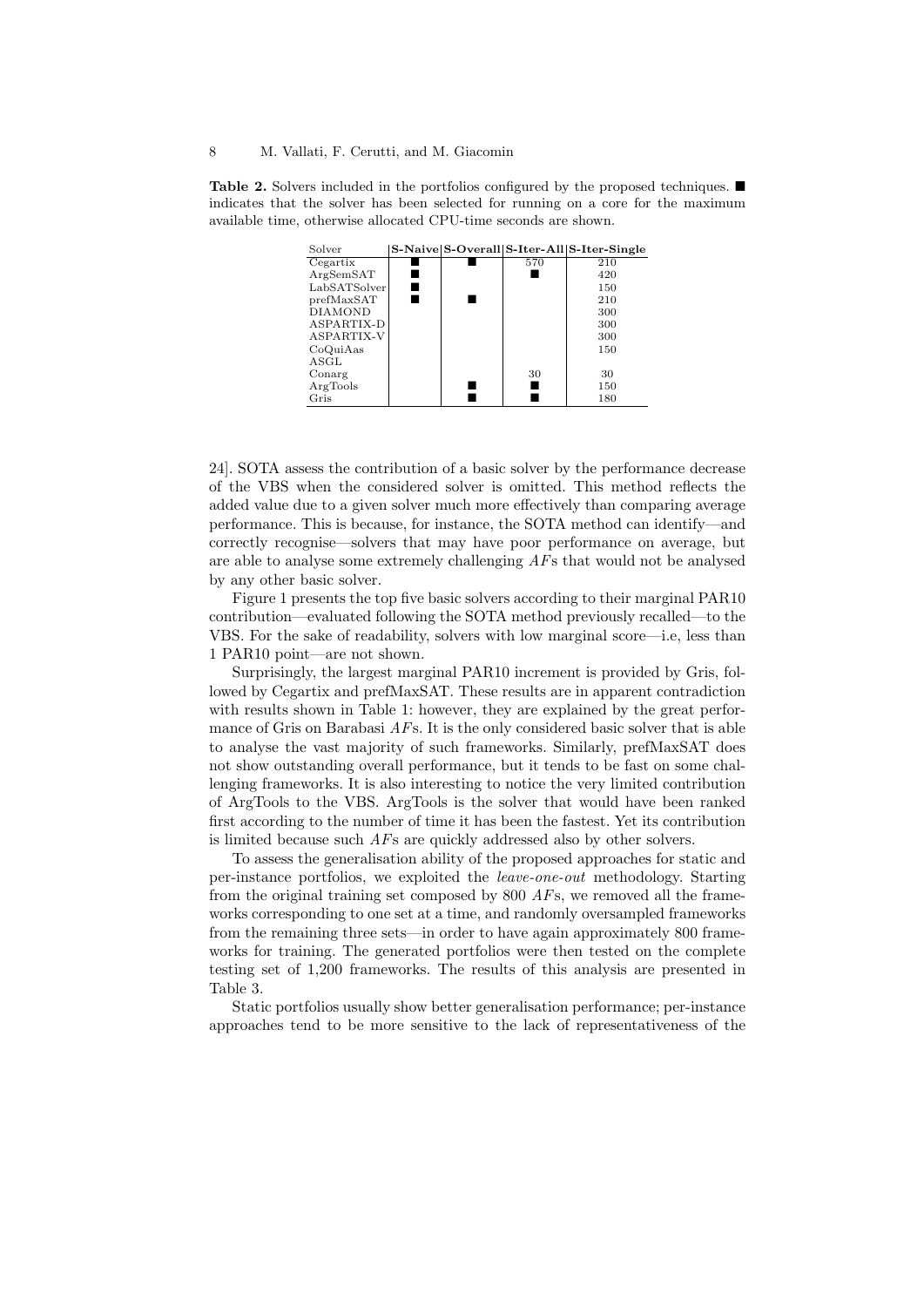

Fig. 1. PAR10 Marginal increments, with regard to the VBS, given by the top five solvers that took part in ICCMA 2015. PAR10 of the VBS, including all the available solver, is 562.9.

Table 3. Performance, in terms of PAR10 and coverage (cov.)—percentage of AFs successfully analysed—-of the systems considered in this study on the complete testing set, when trained on a training set not containing AFs of that structure (leave-oneset-out scenario). Best results in bold.

|               | Barabasi |      | Erdos                                       |      | Stable |      | Watts  |      |
|---------------|----------|------|---------------------------------------------|------|--------|------|--------|------|
| Solver        |          |      | PAR10 Cov. PAR10 Cov. PAR10 Cov. PAR10 Cov. |      |        |      |        |      |
| R-Iterative   | 1310.8   | 78.7 | 1223.8                                      | 80.2 | 989.4  | 84.1 | 835.9  | 86.8 |
| R-Overall     | 823.9    | 87.1 | 574.8 91.3                                  |      | 744.0  | 88.4 | 799.2  | 87.6 |
| S-Iter-All    | 958.7    | 85.2 | 664.1                                       | 89.9 | 957.1  | 84.8 | 699.8  | 89.2 |
| S-Iter-Single | 1598.0   | 74.2 | 1068.7                                      | 83.5 | 1218.3 | 80.8 | 1056.0 | 83.8 |
| S-Overall     | 958.6    | 85.2 | 664.1                                       | 89.9 | 569.6  | 91.3 | 645.0  | 90.1 |
| S-Naive       | 1916.2   | 69.1 | 1350.4                                      | 79.1 | 1916.2 | 69.1 | 1916.2 | 69.1 |

training set, with regards to testing instances. On the one hand, results presented in Table 3 confirm that the performance of static portfolios remain very stable regardless of the used training set, and the S-Overall portfolio is consistently among the best options. On the other hand, per-instance regression-based portfolio R-Overall guarantees very good generalisation. In particular, the predictive model is able to provide accurate runtime predictions even when Barabasi or Erdos frameworks are removed from the training set. This suggests that the exploited features are sufficiently informative for the task of identifying solvers to run in parallel. However, as indicated by the generally poor performance of R-Iterative, predicting the actual runtime is significantly harder.

Comparison with SoA of Parallel Argumentation Reasoning In order to assess the fruitfulness of exploiting parallel computational units by combining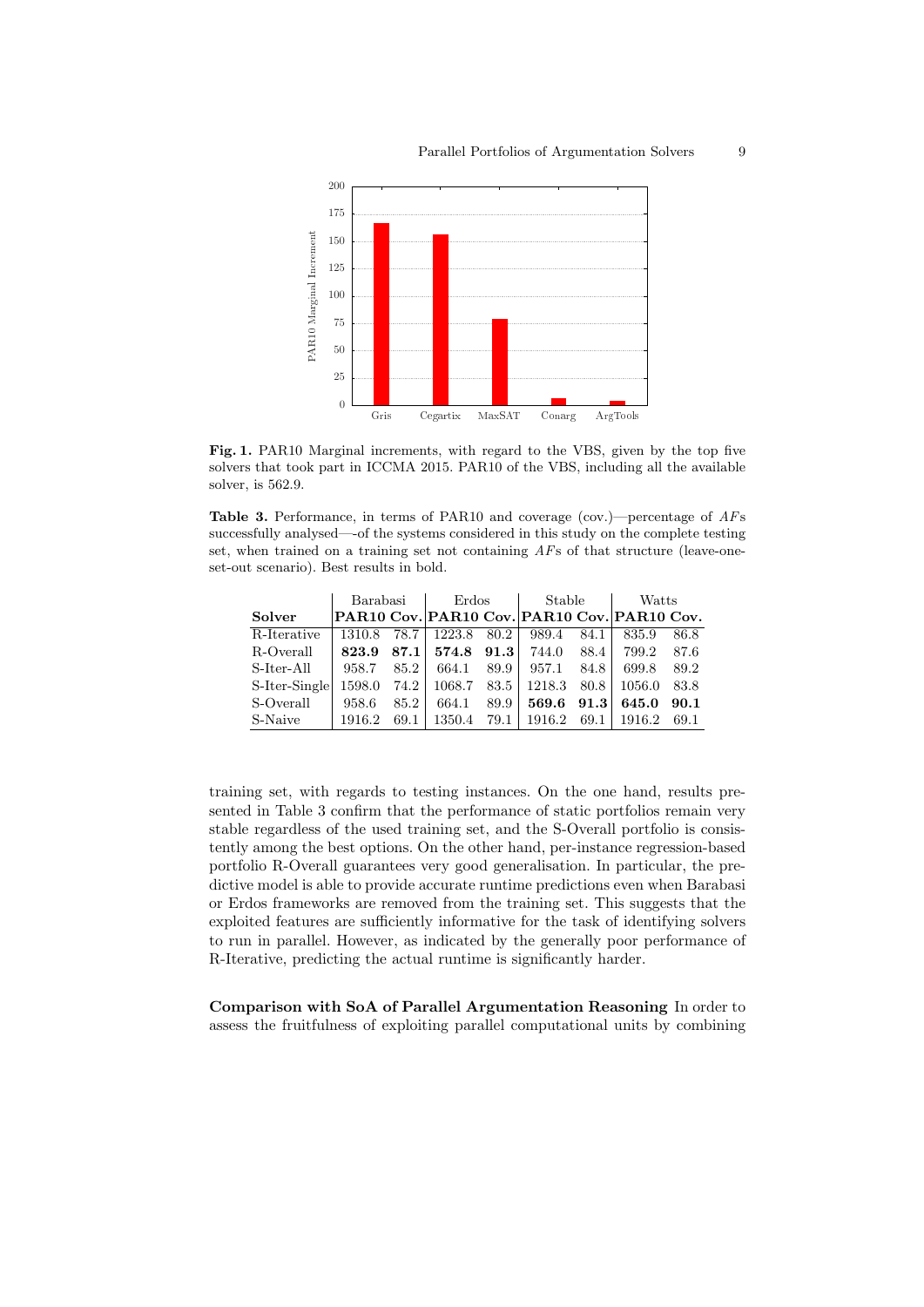**Table 4.** Performance, in terms of PAR10 and coverage (cov.)—percentage of  $AFs$ successfully analysed—of the generated parallel portfolios and of the parallel solver P-SCC-REC, for solving the preferred enumeration problem on the testing set of 120 AFs. Systems are listed in the order of increasing PAR10.

| System        | PAR10 Cov. |       |
|---------------|------------|-------|
| S-Iter-Single | 15.8       | 100.0 |
| R-Overall     | 21.0       | 100.0 |
| S-Iter-All    | 28.6       | 100.0 |
| S-Naive       | 29.8       | 100.0 |
| S-Overall     | 39.7       | 100.0 |
| R-Iterative   | 71.0       | 99.2  |
| P-SCC-REC     | 816.8      | 89.2  |

sequential solvers into parallel portfolios, and to better contextualise the performance of the configured portfolios, in this section we compare the generated static and per-instance portfolios with the state of the art of parallel solvers for enumerating preferred extensions: P-SCC-REC [9].

P-SCC-REC is based on the SCC-recursive schema [4]. It recursively decomposes a framework so as to compute semantics labellings (that are in a one-to-one relationship with extensions) on restricted sub-frameworks, in this case strongly-connected components, in order to reduce the computational effort. The labellings computation is then parallelised: each core is dedicated to a single SCC, and results are merged at each recursion layer. Here we consider the P4 version, which exploits four parallel cores.

It has been shown that P-SCC-REC takes advantage of available parallel cores when the number of SCCs is higher than 40 [9]. In the benchmarks considered in our analysis, this is not usually the case. Therefore, for this comparison we generated 120 AFs following the distribution used in [9]. These are extremely large  $AFs$ , with a number of SCCs between 90 and 150, the number of arguments between 2,700 and 6,000, and considering different uniformly distributed probabilities of attacks, either between arguments or between different SCCs, leading to AFs with a number of attacks between approximately 100 thousands and more than 1 million.

Given the extreme size of the  $AFs$ , we observed that the sequential CPU-time required for extracting features can be significant, between 2 and 250 seconds. However, the extraction process can be parallelised on the available cores. In this way, we were able to reduce the wall-clock time to one third of the sequential time. In the followings, extraction time is included in the portfolio results.

Table 4 shows the PAR10 and coverage performance of P-SCC-REC, and of the parallel portfolio approaches. Portfolios have been configured according to the complete training set exploited in the previous analysis. Despite this, results clearly indicate that portfolio-based approaches, either static or per-instance, are able to outperform the state of the art parallel solver P-SCC-REC. The portfolio generated following the R-Iterative approach is the only portfolio-based system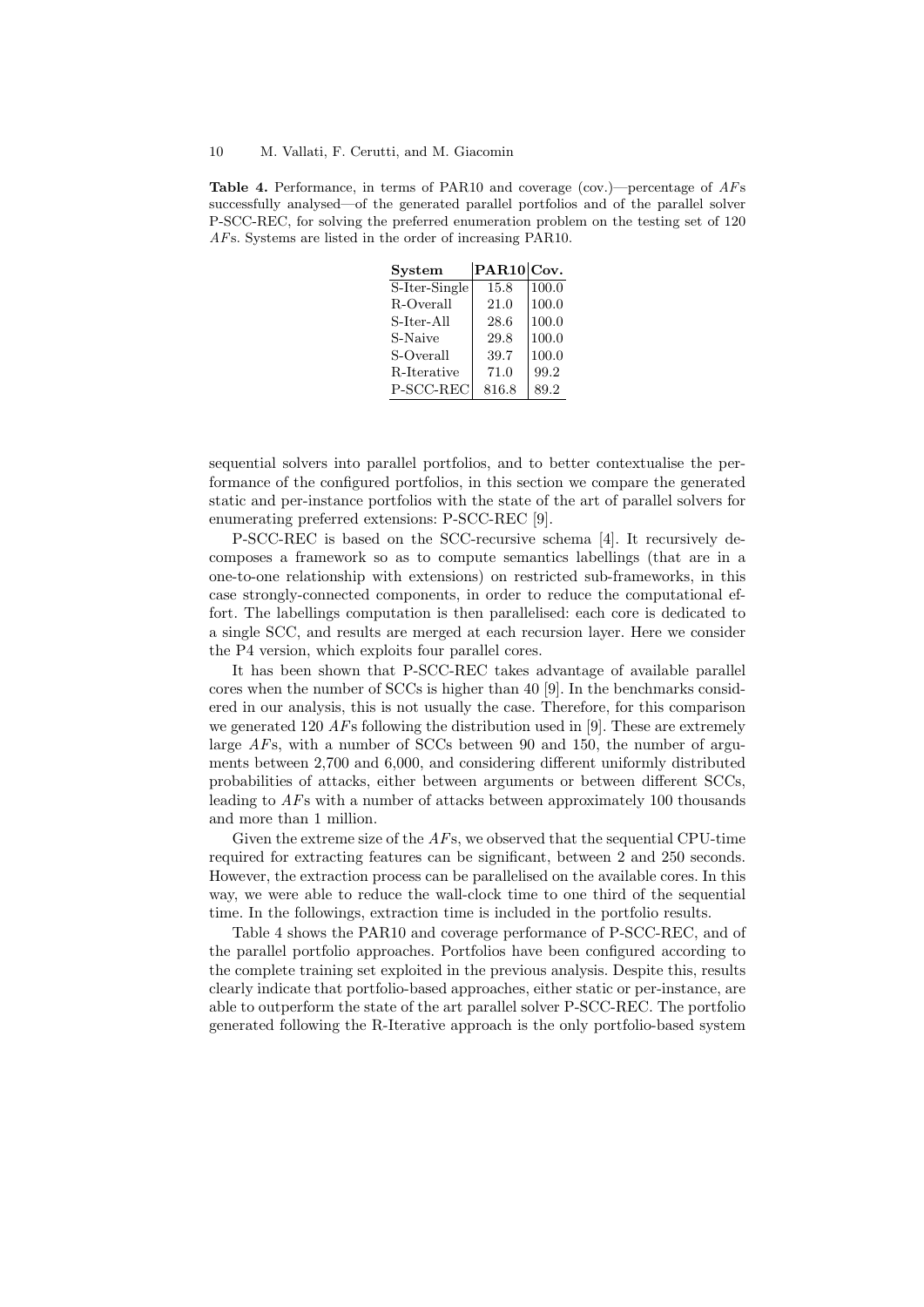that is not able to solve the 100% of the testing frameworks. According to our analysis, this is due to a huge overestimation of the runtime of solvers. The testing AFs are significantly larger than those used for training purposes.

Summary Results of this extensive experimental analysis support the hypothesis that combining solvers in parallel portfolios is, at the state of the art, the most fruitful way for exploiting multicore machines for abstract argumentation problems. Sequential solvers are able to provide very good performance, due to the higher level of optimisation, and their complementarity allows to combine effectively them in portfolios.

### 5 Conclusion

In the light of the current trend of increasing computational power through hardware parallelisation, we presented six approaches for configuring parallel portfolios of argumentation solvers for enumerating preferred extensions. We introduced four methodologies for configuring static portfolios, and two techniques for configuring and executing dynamic portfolios.

Our extensive experimental analysis: (i) assessed the marginal increments given by state-of-the-art solvers; (ii) demonstrated that static portfolios tend to generalise better on previously unseen testing  $AFs$ ; (iii) confirmed that parallel portfolios outperform the state-of-the-art parallel argumentation solver, thus are a fruitful way for exploiting multicore machines.

Future work includes the investigation of techniques for combining solvers in mixed portfolios, i.e. partly dynamically and partly statically configured. Given the number of abstract argumentation computational problems, we are also interested in identifying methodologies for generating portfolios of solvers that can solve different problems in parallel, therefore minimising the overall time required to get a complete overview of a given AF.

Acknowledgement The authors would like to acknowledge the use of the University of Huddersfield Queensgate Grid in carrying out this work.

### References

- 1. Balyo, T., Sanders, P., Sinz, C.: Hordesat: A massively parallel portfolio SAT solver. In: Theory and Applications of Satisfiability Testing SAT. pp. 156–172 (2015)
- 2. Barabasi, A., Albert, R.: Emergence of scaling in random networks. Science 286(5439), 11 (1999)
- 3. Baroni, P., Caminada, M., Giacomin, M.: An introduction to argumentation semantics. Knowledge Eng. Review 26(4), 365–410 (2011)
- 4. Baroni, P., Giacomin, M., Guida, G.: SCC-recursiveness: a general schema for argumentation semantics. Artificial Intelligence 168(1-2), 165–210 (2005)
- 5. Bistarelli, S., Rossi, F., Santini, F.: Benchmarking Hard Problems in Random Abstract AFs: The Stable Semantics. In: COMMA 2014. pp. 153–160 (2014)